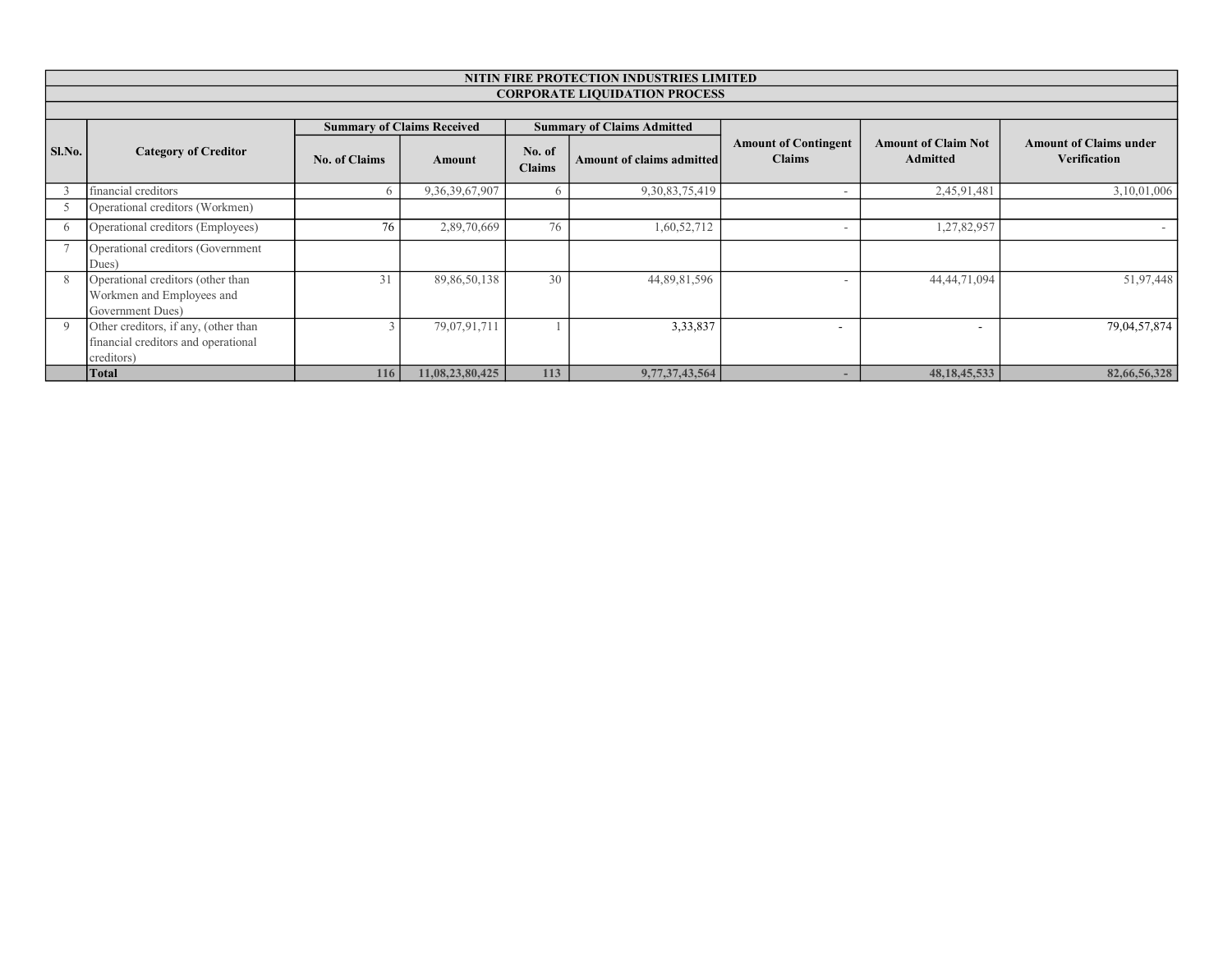|           |        | NITIN FIRE PROTECTION INDUSTRIES LIMITED<br><b>LIQUIDATION PROCESS</b> |                                     |                                     |                                              |                                               |                                               |                                                                                         |  |  |
|-----------|--------|------------------------------------------------------------------------|-------------------------------------|-------------------------------------|----------------------------------------------|-----------------------------------------------|-----------------------------------------------|-----------------------------------------------------------------------------------------|--|--|
|           |        | <b>Financial Creditors</b>                                             |                                     |                                     |                                              |                                               |                                               | Date:- 25.03.2022                                                                       |  |  |
| Reference | Sl.No. | <b>Name of the Creditor</b>                                            | <b>Amount of claims</b><br>received | <b>Amount of claims</b><br>admitted | <b>Amount of</b><br><b>Contingent Claims</b> | <b>Amount of Claim</b><br><b>Not Admitted</b> | <b>Amount of Claims</b><br>under Verification | <b>Email Id</b>                                                                         |  |  |
|           |        |                                                                        |                                     |                                     |                                              |                                               |                                               | . yogesh.nerkar@axisbank.com                                                            |  |  |
|           |        |                                                                        |                                     |                                     |                                              |                                               |                                               | 2. smita.patange@axisbank.com                                                           |  |  |
| $D-0001$  |        | 1 Axis Bank                                                            | 3,13,79,16,003.00                   | 3, 13, 79, 16, 003.00               | $\overline{\phantom{a}}$                     |                                               |                                               | 3. keyur.thar@axisbank.com                                                              |  |  |
|           |        |                                                                        |                                     |                                     |                                              |                                               |                                               | . sammum@bankofbaroda.com                                                               |  |  |
| $D-0002$  |        | 2 Bank of Baroda                                                       | ,79,49,15,360.68                    | 1,74,07,24,749.23                   |                                              | 2, 34, 52, 719. 45                            |                                               | 3,07,37,892.00 2. rm3.sammum@bankofbaroda.com                                           |  |  |
|           |        |                                                                        |                                     |                                     |                                              |                                               |                                               | . sg.babu@idbi.co.in<br>2. bhavik.shastri@idbi.co.in                                    |  |  |
| $D-0003$  |        | 3 IDBI Bank                                                            | 4,28,45,40,954.94                   | 4,28,45,40,954.94                   |                                              |                                               |                                               | 3. vinit.vibhuti@idbi.co.in                                                             |  |  |
| $D-0004$  |        | 4 ICICI Bank Ltd. (car Loan)                                           | 44, 19, 377.00                      | 41,96,423.40                        |                                              | 2,22,953.60                                   |                                               | jesson.george@icicibank.com                                                             |  |  |
| $D-0005$  |        | 5 PNB Housing Finance Ltd.                                             | 8,08,81,804.69                      | 7,98,63,351.69                      |                                              | 7,55,339.00                                   | 2,63,114.00                                   | . gyanendra.jha@pnbhousing.com<br>2. pooja.sharma2@pnbhousing.com                       |  |  |
| D-0006    |        | 6 Aditya Birla Finance Limited                                         | 6,12,94,406.37                      | 6,11,33,937.08                      |                                              | 1,60,469.29                                   |                                               | . Sandeepan.Mandal@adityabirlacapital.com<br>2. Akshita.Bhargava@adityabirlacapital.com |  |  |
|           |        |                                                                        |                                     |                                     |                                              |                                               |                                               |                                                                                         |  |  |
|           |        |                                                                        |                                     |                                     |                                              |                                               |                                               |                                                                                         |  |  |
|           |        |                                                                        |                                     |                                     |                                              |                                               |                                               |                                                                                         |  |  |
|           |        | <b>TOTAL</b>                                                           | 9,36,39,67,906.68                   | 9,30,83,75,419.34                   |                                              | 2,45,91,481.34                                | 3,10,01,006.00                                |                                                                                         |  |  |

Sd/- U Balakrishna Bhat, Liquidator Regn. No: IBBI/IPA-001/IP-P00658/2017-2018/ 11107 Nitin Fire Protection Industries Limited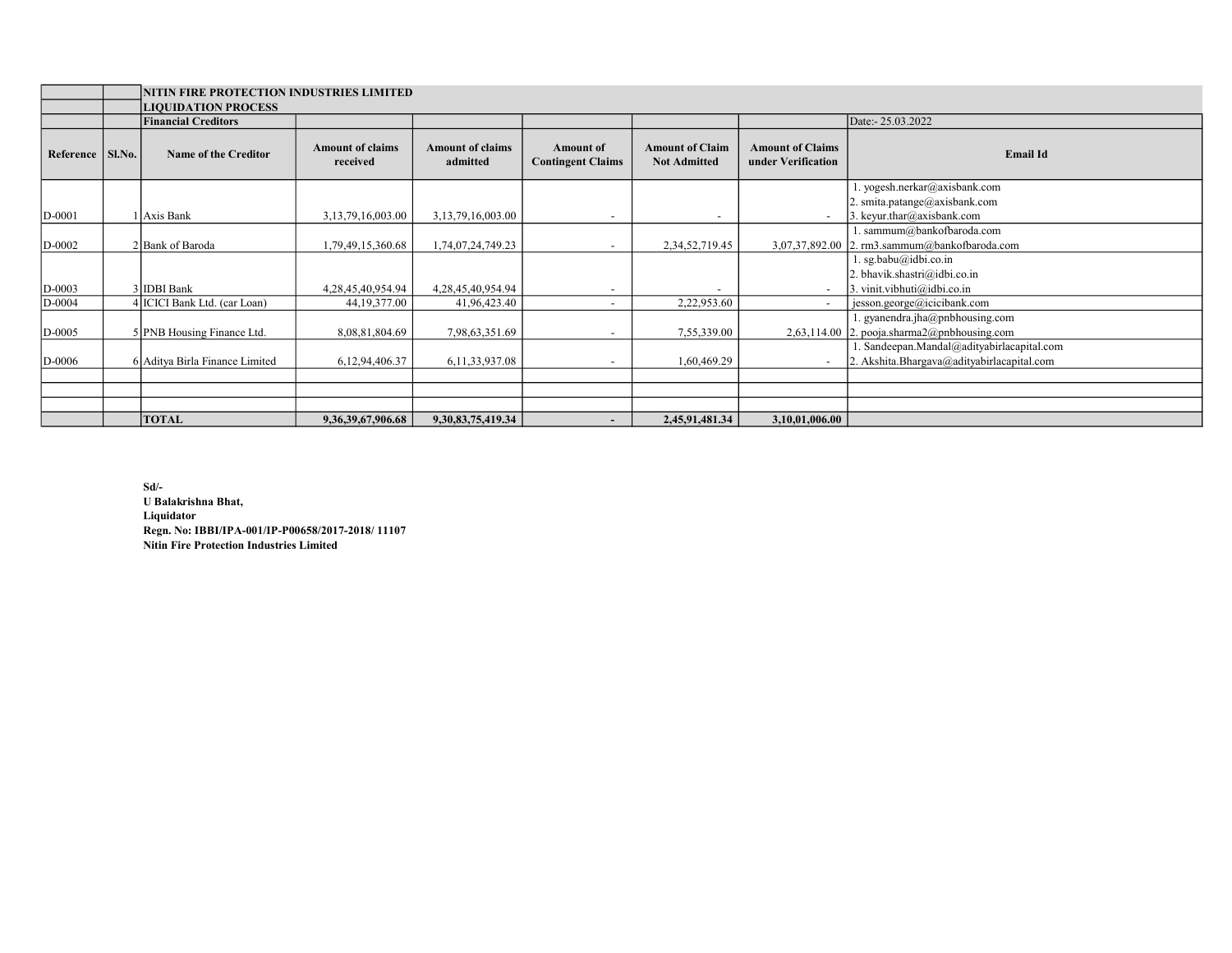|           |        | NITIN FIRE PROTECTION INDUSTRIES LIMITES               |                         |                         |                             |                        |                          |                                 |
|-----------|--------|--------------------------------------------------------|-------------------------|-------------------------|-----------------------------|------------------------|--------------------------|---------------------------------|
|           |        | <b>LIQUIDATION PROCESS</b>                             |                         |                         |                             |                        |                          |                                 |
|           |        | Operational creditors (other than Employees & Workmen) |                         |                         |                             |                        |                          | Date:25.03.2022                 |
| Reference | Sl.No. | Name of Creditor/Home Buyer                            | <b>Amount of claims</b> | <b>Amount of claims</b> | <b>Amount of Contingent</b> | <b>Amount of Claim</b> | <b>Amount of Claims</b>  | <b>Email ID</b>                 |
|           |        |                                                        | received                | admitted                | <b>Claims</b>               | <b>Not Admitted</b>    | under Verification       |                                 |
| $C-0001$  |        | Vintex Fire Protection Pvt Ltd                         | 20,52,825.00            | 20, 18, 461. 75         |                             | 34, 363. 25            |                          | $\sim$                          |
| $C-0002$  |        | 2 Shree Sai Kripa Transport                            | 4,35,400.00             | 4,35,400.00             | $\overline{a}$              |                        |                          | $\sim$                          |
| $C-0003$  |        | 3 Integrated Infra Pvt Ltd                             | 1,03,76,962.00          | 23.98.922.00            | $\overline{a}$              | 42,75,082.00           | 37,02,958.00             | $\sim$                          |
| $C-0004$  |        | 4 Tolia And Associates                                 | 16,00,000.00            | 16,00,000.00            | $\overline{a}$              |                        |                          | $\sim$                          |
| $C-0005$  |        | 5 Narandas Agencies                                    | 1.55,640.00             | 1,55,640.00             | $\overline{\phantom{a}}$    |                        |                          |                                 |
| $C-0006$  |        | 6 Vrihis Properties                                    | 42,44,926.00            | 40,80,062.00            | $\overline{a}$              | 1,64,864.00            |                          | kairos.legal@brookfield.com     |
| $C-0007$  |        | 7 New India Infrastructure                             | 14,58,428.00            | 14,58,428.00            |                             |                        |                          |                                 |
| $C-0008$  |        | 8 Shree Sai Krishna Transport Corporation              | 4,00,550.00             | 4,00,550.00             | ٠                           |                        | $\overline{a}$           |                                 |
| $C-0009$  |        | $9$ Deloitte                                           | 21,05,765.00            | 13,93,191.20            | $\sim$                      | 7,12,573.80            | $\overline{\phantom{a}}$ |                                 |
| $C-0010$  |        | 10 Saroj Shah                                          | 37,56,667.00            |                         | $\sim$                      | 37,56,667.00           | $\overline{\phantom{a}}$ | $\sim$                          |
| $C-0011$  |        | 11 Nitin Shah HUF                                      | 66,77,24,000.00         | 29,08,00,000.00         | $\sim$                      | 37,69,24,000.00        | $\overline{\phantom{a}}$ | $\sim$                          |
| $C-0012$  |        | 12 Eurotech Cylinders Pyt Ltd                          | 4,80,77,625.00          |                         | ٠                           | 4,80,77,625.00         | $\overline{\phantom{a}}$ | $\sim$                          |
| $C-0013$  |        | 13 Intime Fire Appliances Pvt Ltd                      | 2,31,170.00             | 1,57,047.00             | $\overline{a}$              | 74,123.00              | $\overline{a}$           | $\sim$                          |
| $C-0014$  |        | 14 Shah Bhogilal Jethalal & Bros                       | 13,66,830.00            | 6,60,870.00             | ٠                           | 7,05,960.00            | $\overline{\phantom{a}}$ | $\sim$                          |
| $C-0015$  |        | 15 Suhani Industrial Tubes                             | 25,19,694.00            | 25,19,694.00            | $\overline{a}$              |                        | $\overline{\phantom{a}}$ | $\sim$                          |
| $C-0016$  |        | 16 Das Fabricators                                     | 5,19,943.00             | 5,19,943.00             |                             |                        | $\overline{\phantom{a}}$ | $\sim$                          |
| $C-0017$  |        | $17$ BHEL                                              | 61,56,366.00            | 45,73,474.00            | $\sim$                      | 15,82,892.00           | $\overline{\phantom{a}}$ | $\sim$                          |
| $C-0018$  |        | 18 ANP Infra Solution Pvt Ltd                          | 4,87,540.00             | 4,87,540.00             | $\overline{a}$              |                        | $\overline{a}$           |                                 |
| $C-0019$  |        | 19 Neellkanth Business Park                            | 1,45,98,701.00          | 1,03,75,035.00          | $\overline{a}$              | 42,23,666.00           | ÷,                       | nbpsociety@gmail.com            |
| $C-0020$  |        | 20 Valueonshore Advisory Services                      | 3,07,400.00             | 3,07,400.00             |                             |                        |                          | gauray.sahu@valueonshore.com    |
| $C-0021$  |        | 21 Saisons Trade & Industry Pvt Ltd                    | 7,07,65,573.00          | 7,07,65,573.00          | L,                          |                        |                          |                                 |
| $C-0022$  |        | 22 WIKA Instruments india Pvt Ltd                      | 14,03,321.62            | 13,88,912.74            | $\overline{a}$              | 14,408.88              |                          |                                 |
| $C-0023$  |        | 23 Safeway Securities Systems                          | 18,69,999.00            | 18,69,999.00            | $\overline{a}$              |                        |                          | info@safewayindia.net           |
| $C-0024$  |        | 24 FireMax Technical Services                          | 1,99,956.90             | 1,69,455.00             | $\overline{a}$              | 30,501.90              |                          | accounts@firemax.in             |
| $C-0025$  |        | 25 Nitin Shah                                          | 37,56,667.00            |                         |                             | 37,56,667.00           |                          |                                 |
| $C-0026$  |        | 26 KNPS & Associates                                   | 2,96,180.00             | 2,71,180.00             |                             | 25,000.00              |                          |                                 |
| $C-0027$  |        | $27$ GAIL                                              | 4,04,08,134.00          | 4,03,76,853.75          | L,                          | 31,280.25              | $\overline{a}$           | $\sim$                          |
| $C-0028$  |        | 28 Bigshare Services Pvt Ltd                           | 6,84,582.00             | 6,03,162.00             | L,                          | 81,420.00              |                          | $\sim$                          |
| $C-0029$  |        | 29 Haribhakti and co                                   | 14,78,803.00            | $\overline{a}$          | ٠                           |                        | 14,78,803.00             | $\overline{\phantom{a}}$        |
| $C-0030$  |        | 30 Office of the Assistance Commissioner (ST)          | 15,687.00               | $\mathbf{r}$            | ٠                           | ٠                      | 15,687.00                |                                 |
| $C-0031$  |        | 31 Ministry of Petroleum and Natural Gas               | 91,94,802.65            | 91,94,802.64            | $\overline{a}$              | ÷                      | 0.01                     | saumitra.narain@dghindia.gov.in |
|           |        |                                                        |                         |                         |                             |                        |                          |                                 |
|           |        | <b>TOTAL</b>                                           | 89, 86, 50, 138. 17     | 44,89,81,596.09         | ۰                           | 44,44,71,094.07        | 51,97,448.01             |                                 |

Sd/- U Balakrishna Bhat, Liquidator Regn. No: IBBI/IPA-001/IP-P00658/2017-2018/ 11107 Nitin Fire Protection Industries Limited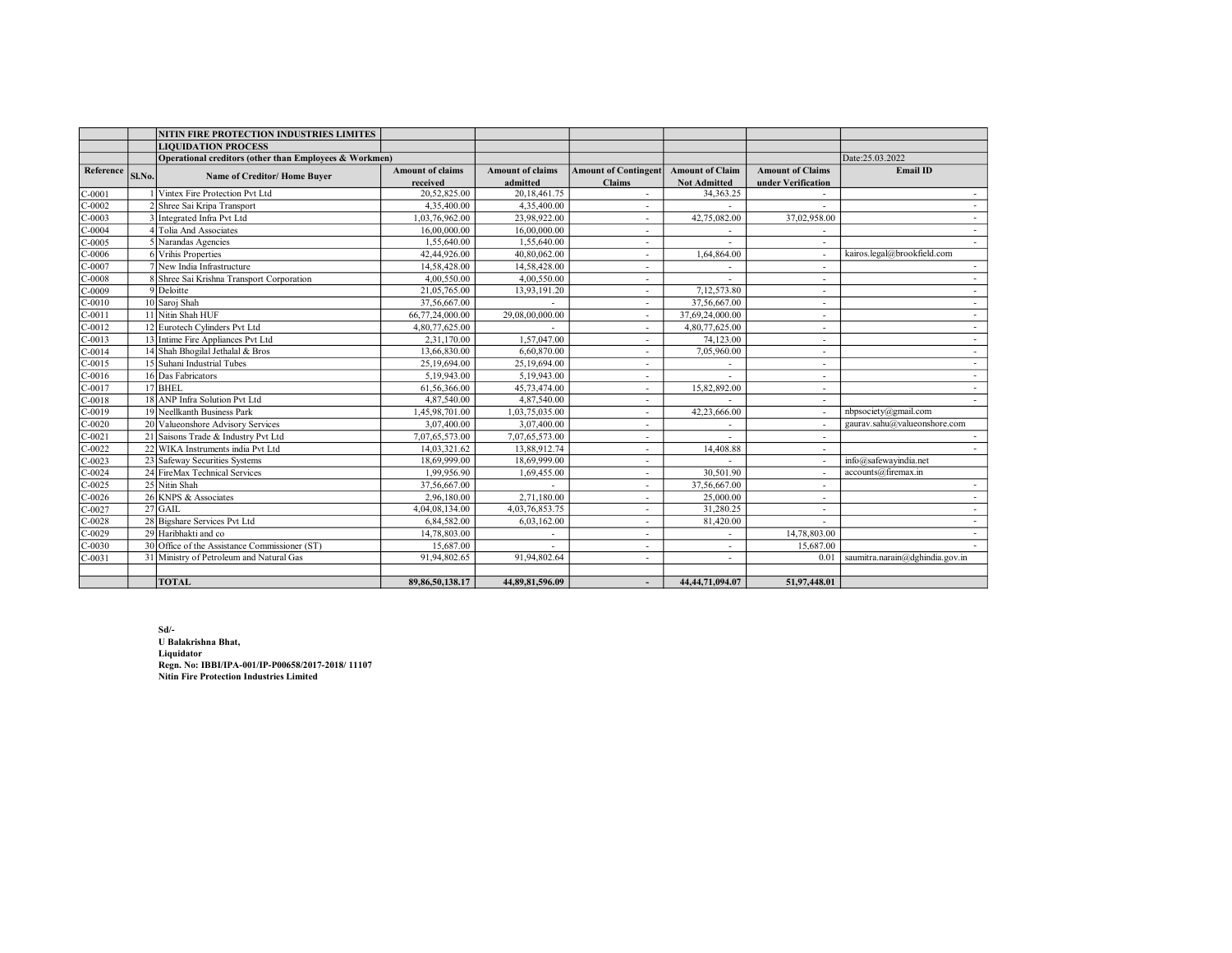|           |        | NITIN FIRE PROTECTION INDUSTRIES LIMITED             |                         |                         |                             |                            |                          |                          |
|-----------|--------|------------------------------------------------------|-------------------------|-------------------------|-----------------------------|----------------------------|--------------------------|--------------------------|
|           |        | <b>LIQUIDATION PROCESS</b>                           |                         |                         |                             |                            |                          |                          |
|           |        | <b>Oerational Creditor (Workmen &amp; Employees)</b> |                         |                         |                             |                            |                          | Date:-25.03.2022         |
| Reference | Sl.No. | Name of Creditor/Home Buyer                          | <b>Amount of claims</b> | <b>Amount of claims</b> | Amount of                   | <b>Amount of Claim Not</b> | <b>Amount of Claims</b>  | <b>Email ID</b>          |
|           |        |                                                      | received                | admitted                | <b>Contingent Claims</b>    | Admitted                   | under Verification       |                          |
| E-0001    |        | Sanjay Sharma                                        | 3,07,219.27             | 2,73,692.00             | $\sim$                      | 33,527.27                  | $\sim$                   | sanjaysharma@gmail.com   |
| $E-0002$  |        | 2 Mahesh Puri                                        | 42,909.00               | 42,909.00               | $\sim$                      | $\sim$                     | $\sim$                   | maheshpuri101@gmail.com  |
| E-0003    |        | 3 Vijay Shelar                                       | 2,00,000.00             | 2,00,000.00             | $\sim$                      |                            | $\sim$                   | shelarvb@yahoo.com       |
| $E-0004$  |        | 4 Sanjay Sahu                                        | 10,69,368.00            | 8,84,749.00             | $\sim$                      | 1,84,619.00                | $\sim$                   | sanjaysahu72@gmail.com   |
| E-0005    |        | 5 Viraj Kotecha                                      | 4,25,902.00             | 4,25,902.00             | $\sim$                      |                            |                          | virajkotecha@gmail.com   |
| E-0006    |        | 6 Allan Lopes                                        | 4,15,000.00             | 3,62,409.00             | $\sim$                      | 52,591.00                  | $\overline{a}$           | allanlopes2756@gmail.com |
| $E-0007$  |        | 7 Kunal Shah                                         | 17,50,000.00            |                         | $\sim$                      | 17,50,000.00               | $\sim$                   | $\sim$                   |
| E-0008    |        | 8 Rahul Shah                                         | 13,19,403.00            | 7,90,000.00             | $\sim$                      | 5,29,403.00                | $\sim$                   | $\sim$                   |
| E-0009    |        | 9 Rahul Shah                                         | 96,45,161.00            | $\overline{a}$          | $\sim$                      | 96,45,161.00               | $\overline{\phantom{a}}$ | $\sim$                   |
| E-0010    |        | 10 Shamrao Katkar                                    | 2,90,915.00             | 2,66,650.00             | $\sim$                      | 24,265.00                  | $\sim$                   | santosh.katkar@jas.com   |
| E-0011    |        | 11 Santosh Kate                                      | 35,000.00               | 12,640.61               | $\sim$                      | 22,359.39                  | $\sim$                   | $\sim$                   |
| E-0012    |        | 12 Raj Kumar                                         | 88,394.00               | 88,394.00               | $\overline{\phantom{a}}$    | $\overline{\phantom{a}}$   | $\sim$                   |                          |
| E-0013    |        | 13 Jagmohan Singh                                    | 2,07,692.00             | 2,07,692.00             | $\blacksquare$              | $\overline{\phantom{a}}$   | $\sim$                   | $\sim$                   |
| E-0014    |        | 14 Vijay Mahale                                      | 1,95,661.00             | 1,95,661.00             | $\overline{\phantom{a}}$    | $\sim$                     | ٠                        | $\sim$                   |
| E-0015    |        | 15 Rishikesh Satam                                   | 2,22,340.00             | 2,22,340.00             | $\mathbf{r}$                | $\sim$                     | $\overline{a}$           | $\sim$                   |
| E-0016    |        | 16 Amit Kumar                                        | 1,69,218.00             | 1,69,218.00             | $\sim$                      | $\overline{\phantom{a}}$   | $\mathbf{r}$             | $\sim$                   |
| E-0017    |        | 17 Arjun Kumar                                       | 2,11,962.00             | 2,11,962.00             | $\sim$                      | $\sim$                     | $\overline{\phantom{a}}$ | $\sim$                   |
| $E-0018$  |        | 18 Nivrutti Thosar                                   | 1,08,519.00             | 1,08,519.00             | $\sim$                      | $\sim$                     | $\sim$                   | $\sim$                   |
| $E-0019$  |        | 19 Devdatt Sharma                                    | 1,55,144.00             | 1,55,144.00             | $\sim$                      | $\overline{\phantom{a}}$   | $\overline{\phantom{a}}$ | $\sim$                   |
| $E-0020$  |        | 20 Seema Shetty                                      | 2,95,284.00             | 2,95,284.00             | $\sim$                      | $\overline{\phantom{a}}$   | $\overline{\phantom{a}}$ | $\sim$                   |
| E-0021    |        | 21 Ajit Vichare                                      | 97,880.00               | 97,880.00               |                             |                            | $\overline{\phantom{a}}$ | $\sim$                   |
| E-0022    |        | 22 Lahu Patil                                        | 1,51,704.00             | 1,51,704.00             | $\overline{\phantom{a}}$    | $\sim$                     | $\overline{a}$           | $\sim$                   |
| $E-0023$  |        | 23 Ramsnehi Sharma                                   | 99,745.00               | 99,745.00               | $\sim$                      | $\sim$                     | $\sim$                   | $\sim$                   |
| E-0024    |        | 24 Kaluram Dafal                                     | 3,47,208.00             | 3,47,208.00             | $\sim$                      | $\overline{\phantom{a}}$   | $\sim$                   | $\sim$                   |
| $E-0025$  |        | 25 Hiren Gor                                         | 12,41,112.00            | 12,41,112.00            | $\sim$                      | $\overline{\phantom{a}}$   | $\overline{\phantom{a}}$ | $\sim$                   |
| E-0026    |        | 26 Prem Thapa                                        | 1,71,607.00             | 1,71,607.00             | $\overline{\phantom{a}}$    | $\sim$                     | $\overline{\phantom{a}}$ | $\sim$                   |
| $E-0027$  |        | 27 Shankar Pandav                                    | 2,49,988.00             | 2,49,988.00             | $\sim$                      | $\sim$                     | $\sim$                   | $\sim$                   |
| E-0028    |        | 28 Man Bahadur Gharti                                | 1,28,843.00             | 1,28,843.00             | $\overline{\phantom{a}}$    | $\overline{\phantom{a}}$   | $\overline{\phantom{a}}$ |                          |
| E-0029    |        | 29 Surendra Sharma                                   | 91,029.00               | 91,029.00               | $\overline{\phantom{a}}$    | $\overline{\phantom{a}}$   | $\overline{\phantom{a}}$ | $\sim$                   |
| E-0030    |        | 30 Ajay Bhekare                                      | 1,60,741.00             | 1,60,741.00             | $\sim$                      | $\sim$                     | $\overline{a}$           | $\sim$                   |
| E-0031    |        | 31 Keshav Pilankar                                   | 3,38,684.00             | 3,38,684.00             | $\mathcal{L}_{\mathcal{A}}$ | $\sim$                     | $\overline{a}$           | $\sim$                   |
| E-0032    |        | 32 Pooja Shirkar                                     | 3,60,317.00             | 3,60,317.00             | $\sim$                      | $\overline{\phantom{a}}$   | $\mathbf{r}$             | $\sim$                   |
| E-0033    |        | 33 Pradeep Madye                                     | 1,38,988.00             | 1,38,988.00             | $\overline{\phantom{a}}$    | $\overline{\phantom{a}}$   | $\overline{\phantom{a}}$ | $\sim$                   |
| $E-0034$  |        | 34 Sainath Mahadik                                   | 53,460.00               | 53,460.00               | $\sim$                      | $\overline{\phantom{a}}$   | $\sim$                   | $\sim$                   |
| $E-0035$  |        | 35 Bharat Shah                                       | 4,76,904.00             | 4,76,904.00             | $\sim$                      | $\overline{\phantom{a}}$   | $\overline{\phantom{a}}$ | $\sim$                   |
| E-0036    |        | 36 Sunil Ekhande                                     | 2,06,650.00             | 2,06,650.00             | $\sim$                      | $\overline{\phantom{a}}$   | $\overline{\phantom{a}}$ | $\sim$                   |
| E-0037    |        | 37 Santosh Kasul                                     | 3.00.835.00             | 3,00,835.00             |                             |                            |                          | $\sim$                   |
| E-0038    |        | 38 Rambhau Shirke                                    | 4,06,099.00             | 4,06,099.00             | $\sim$                      | $\sim$                     | $\mathbf{r}$             | $\sim$                   |
| E-0039    |        | 39 Anil Kolekar                                      | 1,38,423.00             | 1,38,423.00             | $\sim$                      | $\overline{a}$             | $\sim$                   | $\sim$                   |
| E-0040    |        | 40 Mukul Dharamshi                                   | 3,45,622.00             | 3,45,622.00             | $\mathcal{L}$               | $\sim$                     | $\overline{a}$           | $\sim$                   |
| E-0041    |        | 41 Ashok Mishra                                      | 1,83,919.00             | 1,83,919.00             | $\sim$                      | $\overline{\phantom{a}}$   | $\overline{\phantom{a}}$ | $\sim$                   |
| E-0042    |        | 42 Bharath Gowda                                     | 98,099.00               | 98,099.00               | $\overline{\phantom{a}}$    | $\sim$                     | $\overline{\phantom{a}}$ | $\sim$                   |
| E-0043    |        | 43 Dnyaneshwar Gawas                                 | 1,71,948.00             | 1,71,948.00             | $\sim$                      | $\sim$                     | $\sim$                   | $\sim$                   |
| E-0044    |        | 44 Geeta Sachdeva                                    | 2,59,140.00             | 2,59,140.00             | $\overline{\phantom{a}}$    | $\overline{\phantom{a}}$   | $\overline{\phantom{a}}$ |                          |
| E-0045    |        | 45 Kishore Zagade                                    | 2,70,163.00             | 2,70,163.00             | $\overline{\phantom{a}}$    | $\overline{\phantom{a}}$   | $\overline{\phantom{a}}$ | $\sim$                   |
| E-0046    |        | 46 Suresh Kapse                                      | 2,51,638.00             | 2,51,638.00             | $\mathcal{L}$               | $\sim$                     | $\overline{a}$           | $\sim$                   |
| E-0047    |        | 47 Tarun Jha                                         | 1,30,713.00             | 1,30,713.00             | $\overline{a}$              | $\overline{a}$             |                          | $\sim$                   |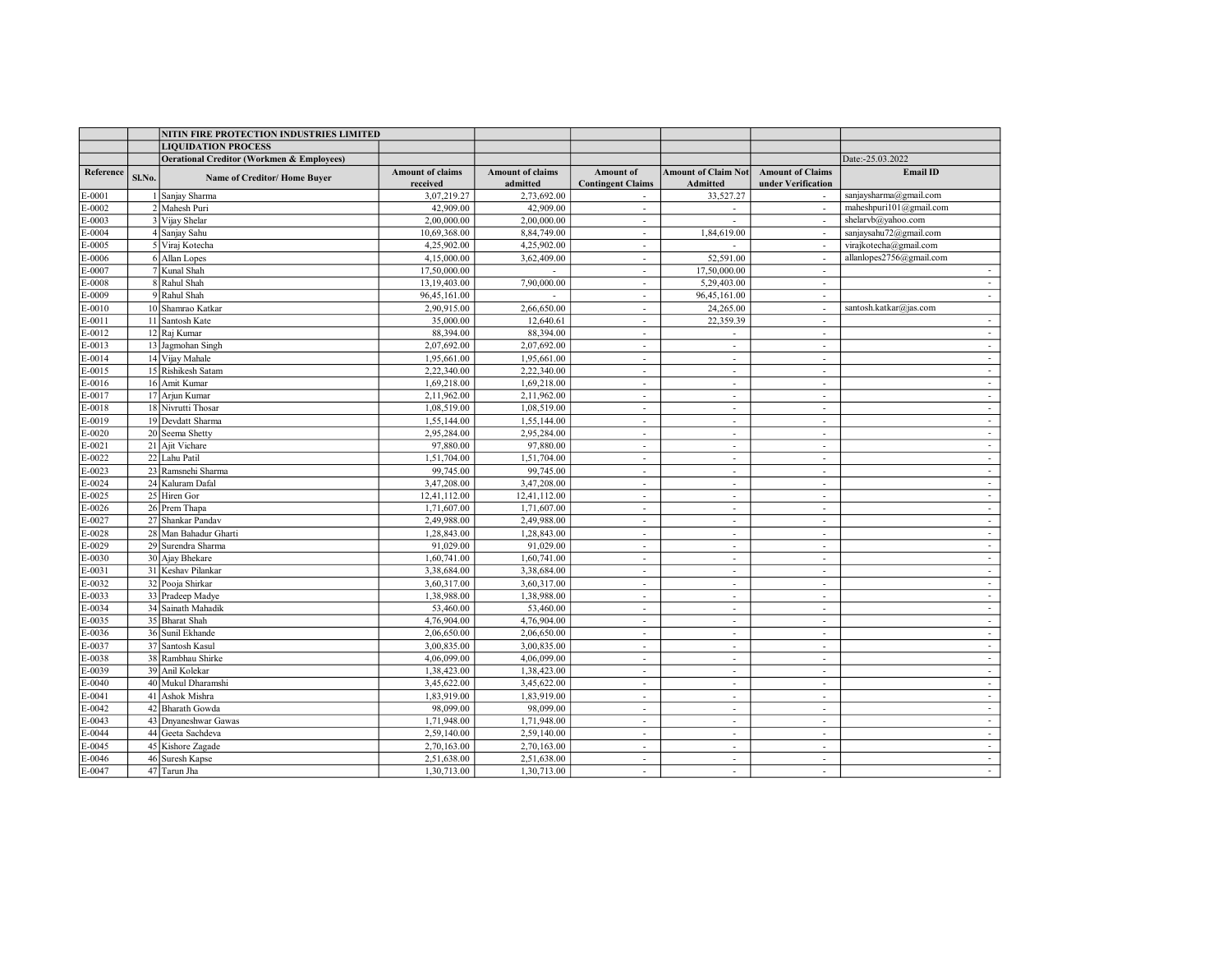| E-0048 | 48 Sraban Karan       | 7,32,449.00    | 3.50.945.00    |                          | 3,81,504.00    |                          | $\sim$                       |
|--------|-----------------------|----------------|----------------|--------------------------|----------------|--------------------------|------------------------------|
| E-0049 | 49 Vishal Modak       | 90,379.00      | 90,379.00      |                          |                |                          |                              |
| E-0050 | 50 V.J Cherian        | 2.63,077.00    | 2,53,024.00    |                          | 10.053.00      |                          | cherianjosephvj@yahoo.com    |
| E-0051 | 51 Umesh Rane         | 12,000.00      | 6,829.00       |                          | 5.171.00       |                          | umeshrane06@gmail.com        |
| E-0052 | 52 Devendra Singh     | 46,800.00      | 44,560.00      | $\overline{\phantom{a}}$ | 2.240.00       |                          | Baroliyadev1988@gmail.com    |
| E-0053 | 53 Tara Nirbhav       | 48,000.00      | 47,062.00      |                          | 938.00         |                          | tarachandr9@gmail.com        |
| E-0054 | 54 Chandan Thakur     | 2,80,000.00    | 2,58,809.00    |                          | 21.191.00      |                          | rchandanima@gmail.com        |
| E-0055 | 55 Nalini Bhor        | 13,000.00      | 12,638.00      |                          | 362.00         |                          | Nalinibhor19@gmail.com       |
| E-0056 | 56 Elvis Dsilva       | 43.156.00      | 35,720.00      | $\sim$                   | 7,436.00       |                          | elvis.a.dsilva@gmail.com     |
| E-0057 | 57 Uday Takale        | 13,440.00      | 11,100.00      | $\sim$                   | 2,340.00       |                          | Udaytakale611@gmail.com      |
| E-0058 | 58 Priyank Mithani    | 45,000.00      | 28,745.00      | $\sim$                   | 16,255.00      | $\overline{\phantom{a}}$ | priyanksag@gmail.com         |
| E-0059 | 59 Liju Varghese      | 2,38,000.00    | 2,37,283.00    | $\overline{\phantom{a}}$ | 717.00         |                          | service@redhawkindia.com     |
| E-0060 | 60 Thomaskutty B      | 1,72,000.00    | 1,71,169.00    | $\sim$                   | 831.00         | $\overline{\phantom{0}}$ | thomas6@gmail.com            |
| E-0061 | 61 Anil Kadrekar      | 95,000.00      | 71,723.00      | $\sim$                   | 23,277.00      |                          | anilkadrekar155@gmail.com    |
| E-0062 | 62 Ashish Wadekar     | 5,000.00       | 3,383.00       | $\sim$                   | 1.617.00       | $\overline{\phantom{a}}$ |                              |
| E-0063 | 63 Poonam Fernandes   | 1.92.000.00    | 1.89,678.00    | $\sim$                   | 2,322.00       |                          | simone.poonam@gmail.com      |
| E-0064 | 64 Trupti Dalvi       | 75,000.00      | 74,079.37      | $\sim$                   | 920.63         | $\overline{\phantom{a}}$ | tpatil45@gmail.com           |
| E-0065 | 65 Jameel Shah        | 1,37,000.00    | 1,36,154.00    | $\sim$                   | 846.00         |                          | jameelmshah@rediffmail.com   |
| E-0066 | 66 Shalaka Kurdhunkar | 25,000.00      | 22,299.00      | $\overline{\phantom{a}}$ | 2,701.00       |                          | shalakakurdhundkar@gmail.com |
| E-0067 | 67 Vinaykumar Rai     | 65,000.00      | 52,727.00      | $\overline{\phantom{a}}$ | 12,273.00      |                          | rai.vinay111@gmail.com       |
| E-0068 | 68 Paresh Dhawal      | 28,000.00      | 25,683.00      | $\sim$                   | 2,317.00       |                          | pareshdhawal@gmail.com       |
| E-0069 | 69 Shruti Pujare      | 65,000.00      | 65,000.00      | $\sim$                   |                |                          | swapnasawant26@gmail.com     |
| E-0070 | 70 Akhilesh Nayank    | 5,000.00       | 3,439.00       | $\sim$                   | 1.561.00       | $\overline{\phantom{a}}$ |                              |
| E-0071 | 71 Santosh Wadkar     | 2,28,880.00    | 2,03,576.00    | $\overline{\phantom{a}}$ | 25,304.00      |                          | santoshwadkar07@gmail.com    |
| E-0072 | 72 Vijay Gramopadhye  | 15,23,487.00   | 15,23,487.00   | $\sim$                   |                | $\overline{a}$           |                              |
| E-0073 | 73 Vijay Nachare      | 80,000.00      | 61,740.00      | $\sim$                   | 18,260.00      | $\overline{a}$           |                              |
| E-0074 | 74 Ujwala Sarang      | 2,72,451.00    | 2,72,451.00    | $\sim$                   |                | $\overline{\phantom{a}}$ |                              |
| E-0075 | 75 Kishor Kade        | 15,000.00      | 14,405.00      |                          | 595.00         | $\overline{a}$           |                              |
| E-0076 | 75 Vishal Patil       | 1,35,000.00    | 1,17,853.00    |                          | 17,147.00      | $\overline{\phantom{a}}$ |                              |
|        | <b>TOTAL</b>          | 2,89,70,669.27 | 1,60,52,711.98 | $\overline{\phantom{a}}$ | 1,27,82,957.29 | $\overline{\phantom{a}}$ |                              |

Sd/- U Balakrishna Bhat, Liquidator Regn. No: IBBI/IPA-001/IP-P00658/2017-2018/ 11107 Nitin Fire Protection Industries Limited